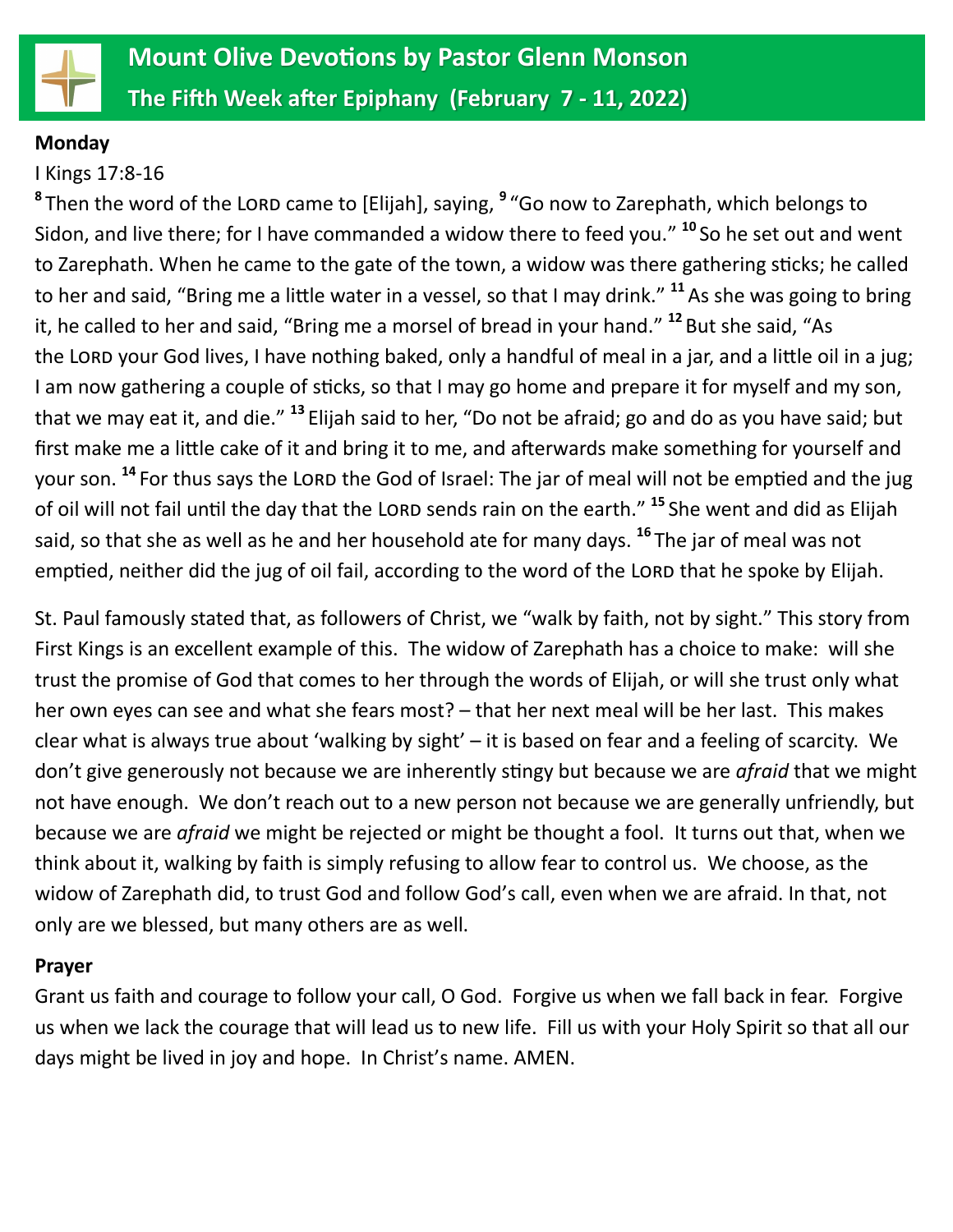## **Tuesday**

## I Corinthians 2:1-9

When I came to you, brothers and sisters, I did not come proclaiming the mystery of God to you in lofty words or wisdom. <sup>2</sup> For I decided to know nothing among you except Jesus Christ, and him crucified. **<sup>3</sup>** And I came to you in weakness and in fear and in much trembling. **<sup>4</sup>** My speech and my proclamation were not with plausible words of wisdom, but with a demonstration of the Spirit and of power, **<sup>5</sup>** so that your faith might rest not on human wisdom but on the power of God. **<sup>6</sup>** Yet among the mature we do speak wisdom, though it is not a wisdom of this age or of the rulers of this age, who are doomed to perish. <sup>7</sup> But we speak God's wisdom, secret and hidden, which God decreed before the ages for our glory. **<sup>8</sup>**None of the rulers of this age understood this; for if they had, they would not have crucified the Lord of glory. **<sup>9</sup>** But, as it is written, "What no eye has seen, nor ear heard, nor the human heart conceived, what God has prepared for those who love him"—

The Greek word for wisdom is *sophia.* You can easily see, in that word, the basis for the word 'sophistication'. In this first letter to the Corinthians, the Apostle Paul was arguing against those who believed that sophisticated thinking was the pathway to faith, and even more than that, the shortcut to God's favor. Factions had grown up in this early congregation, where some believed that only those with superior knowledge of divine things, and the ability to communicate with divine beings, were favored by God. Paul would have none of this. We who have studied much, and might even have seminary diplomas hanging on our walls, are prone to the thinking that Paul rejected. Indeed, any of us who delight in learning and discovering new things could be prone to this. While learning is to be celebrated and encouraged, we must be careful to remember that God's wisdom is greater than human wisdom, and faithfulness in God's eyes does not include an IQ test. As St. Paul says, "No one can even imagine 'what God has prepared for those who love him.'"

#### **Prayer**

Grant us humility of spirit, O God, as we go about our studies. Give us open ears to be taught by others, especially those whose ways of knowing are different than our own. Grant us faith that is based on trust in you and not on our own understanding. In all things give us peace. In your holy name, we pray. AMEN.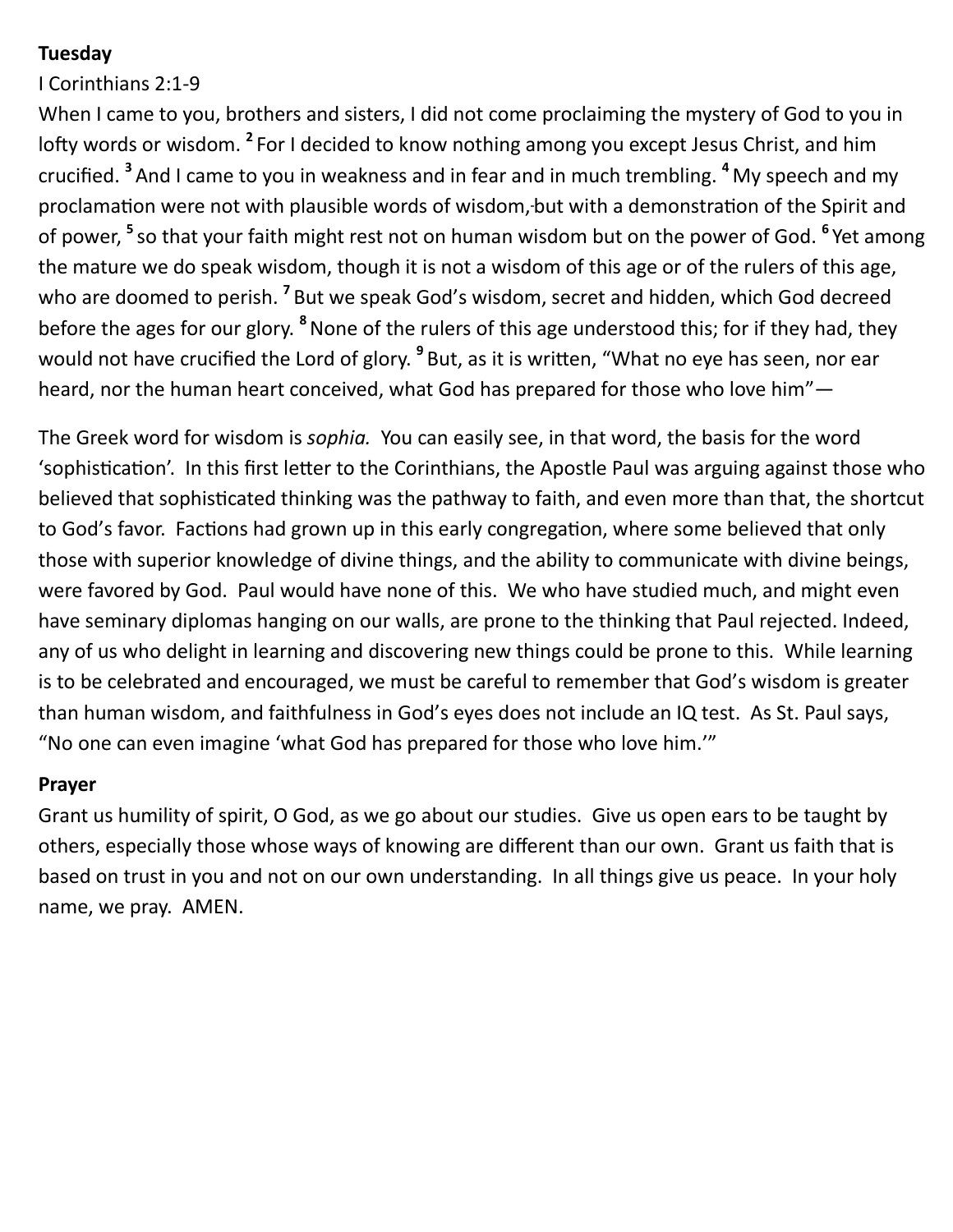## **Wednesday**

#### II Kings 5:1-5, 9-14

Naaman, commander of the army of the king of Aram, was a great man and in high favor with his master, because by him the LORD had given victory to Aram. The man, though a mighty warrior, suffered from leprosy. **<sup>2</sup>**Now the Arameans on one of their raids had taken a young girl captive from the land of Israel, and she served Naaman's wife. **<sup>3</sup>** She said to her mistress, "If only my lord were with the prophet who is in Samaria! He would cure him of his leprosy." **4** So Naamanwent in and told his lord just what the girl from the land of Israel had said. **<sup>5</sup>** And the king of Aram said, "Go then, and I will send along a letter to the king of Israel."

**9** So Naaman came with his horses and chariots, and halted at the entrance of Elisha's house. **<sup>10</sup>** Elisha sent a messenger to him, saying, "Go, wash in the Jordan seven times, and your flesh shall be restored and you shall be clean." **<sup>11</sup>** But Naaman became angry and went away, saying, "I thought that for me he would surely come out, and stand and call on the name of the LORD his God, and would wave his hand over the spot, and cure the leprosy! **<sup>12</sup>**Are not Abana and Pharpar, the rivers of Damascus, better than all the waters of Israel? Could I not wash in them, and be clean?" He turned and went away in a rage. **<sup>13</sup>** But his servants approached and said to him, "Father, if the prophet had commanded you to do something difficult, would you not have done it? How much more, when all he said to you was, 'Wash, and be clean'?" **<sup>14</sup>** So he went down and immersed himself seven times in the Jordan, according to the word of the man of God; his flesh was restored like the flesh of a young boy, and he was clean.

This ancient tale of Naaman, the Syrian general, and Elisha the prophet, illustrates a tendency we all have to believe that God's ways are always difficult, if not heroic. Perhaps, in a manner like Naaman, we might think, "Missionaries who travel to distant lands are what God requires; my pot of stew for the neighbor doesn't amount to much." Or "Pastors who spend years studying the Bible are certainly more blessed in God's eyes than those of us who humbly come to Bible study, week after week." In thinking these things we miss the point that Jesus came to teach us: common folks, doing common acts of compassion, using common means are what the kingdom of God consists in. Yes, there are those who are called to difficult journeys or difficult settings, but even *they* must learn to minister through common means. Holy Communion and Baptism both teach us this as they, through common stuff, bring blessing to many.

#### **Prayer**

Thank you for using common folks like us, Lord, to do uncommon things. Thank you for promising that even when we give a cup of cool water to a small child, that act will not be without its reward. Grant us faith each day to see you at work in our world. In Jesus' name. AMEN.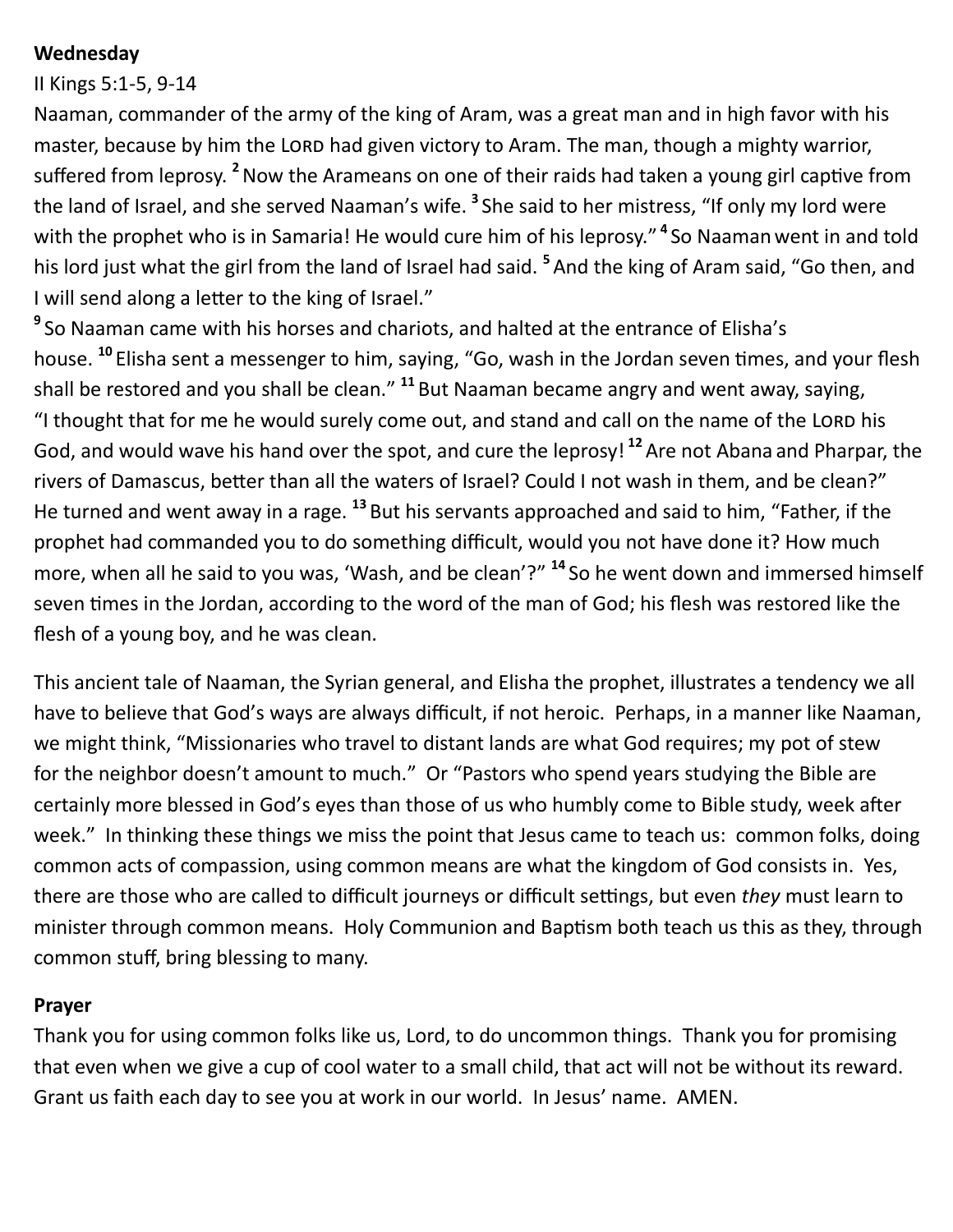# **Thursday**

# Luke 19:41-44

As [Jesus] came near and saw the city [of Jerusalem], he wept over it, **<sup>42</sup>** saying, "If you, even you, had only recognized on this day the things that make for peace! But now they are hidden from your eyes. **<sup>43</sup>** Indeed, the days will come upon you, when your enemies will set up ramparts around you and surround you, and hem you in on every side. **<sup>44</sup>** They will crush you to the ground, you and your children within you, and they will not leave within you one stone upon another; because you did not recognize the time of your visitation from God."

In this passage, Jesus is coming toward Jerusalem, approaching the path down from the Mount of Olives, mounted on a donkey, listening as the crowds surrounding him call out, "Hosanna. Blessed is the king who comes in the name of the Lord!" As he gets nearer and nearer to the city he does something unexpected: he begins to weep. That is not usually something you do when you are being lauded as the next king of Israel. But Jesus knows how quickly these cries of Hosanna will turn to "Crucify him." He knows that their desire for a king comes only from the hunger in their bellies, and their desire to humble their oppressors; they do not want a king such as he is, who will call them to follow him to the Cross. We too are apt to want Jesus only on our terms. We want what he can provide us, not what he calls us to. We might well ask ourselves how *we* are able to recognize "the things that make for peace"? How are *we* to be sure to recognize "the time of *our* visitation from God"?

#### **Prayer**

We are prone, Lord Jesus, to fail to see you as you are: suffering servant, crucified and condemned, a man of sorrows and acquainted with grief. We would rather see you as glorious king, triumphant ruler, Lord of all. Give us clarity to see you as you are, dear Lord. Help us to recognize you as Savior, and give us faith to follow you, even to the Cross. In your precious name, we pray. AMEN.